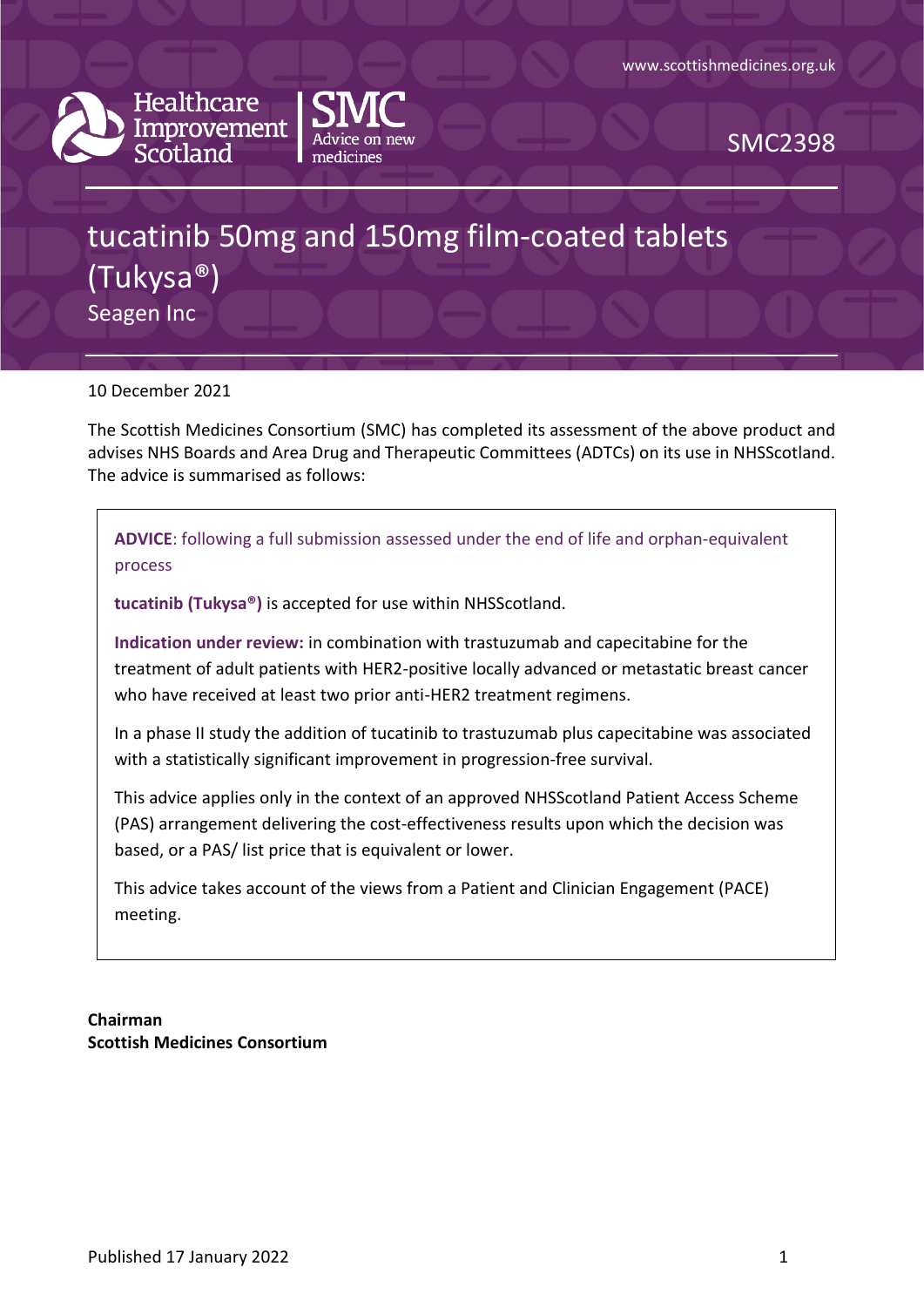## Indication

In combination with trastuzumab and capecitabine for the treatment of adult patients with HER2-positive locally advanced or metastatic breast cancer who have received at least two prior anti-HER2 treatment regimens.<sup>1, 2</sup>

## Dosing Information

The recommended dose of tucatinib is 300mg (two 150mg tablets) taken twice daily continuously in combination with trastuzumab and capecitabine. Treatment with tucatinib should be continued until disease progression or unacceptable toxicity. Tablets should be swallowed whole and should not be chewed, crushed, or split prior to swallowing. Tucatinib should be taken approximately 12 hours apart, at the same time every day, with or without a meal, and can be taken at the same time with capecitabine.

Treatment with tucatinib should be initiated and supervised by a physician experienced in the administration of anti-cancer medicinal products. For more information, including dosing of trastuzumab and capecitabine and management of adverse reactions, see Summary of product characteristics (SPC). $1, 2$ 

# Product availability date

October 2021 Tucatinib meets SMC end of life and orphan equivalent criteria for this indication.

# Summary of evidence on comparative efficacy

Tucatinib is a reversible, selective tyrosine kinase inhibitor (TKI) of human epidermal growth factor receptor 2 (HER2). Tucatinib inhibits phosphorylation of HER2, resulting in inhibition of downstream cell signalling and cell proliferation, and induces death in HER2 driven tumour cells.<sup>1</sup>

HER2CLIMB is a multicentre, randomised, double-blind, phase II study which evaluated the efficacy and safety of tucatinib compared with placebo, in combination with trastuzumab and capecitabine in adult patients with histologically confirmed HER2-positive locally advanced or metastatic breast cancer previously treated with trastuzumab, pertuzumab, and trastuzumab emtansine. Patients had an Eastern Cooperative Oncology Group (ECOG) performance status of 0 or 1, and patients with brain metastases were eligible for inclusion.<sup>3, 4</sup>

Patients were randomised 2:1 to receive tucatinib 300mg orally twice daily (n=410) or placebo (n=202), in combination with trastuzumab (6mg/kg intravenously once every 21 days, with an initial loading dose of 8mg/kg; subcutaneous administration was allowed) and capecitabine (1,000mg/m<sup>2</sup> orally twice daily on days 1 to 14 of each 21-day cycle). Treatment was to continue until unacceptable toxicity, disease progression, withdrawal of consent, or study closure. Randomisation was stratified according to whether brain metastases were present (yes or no),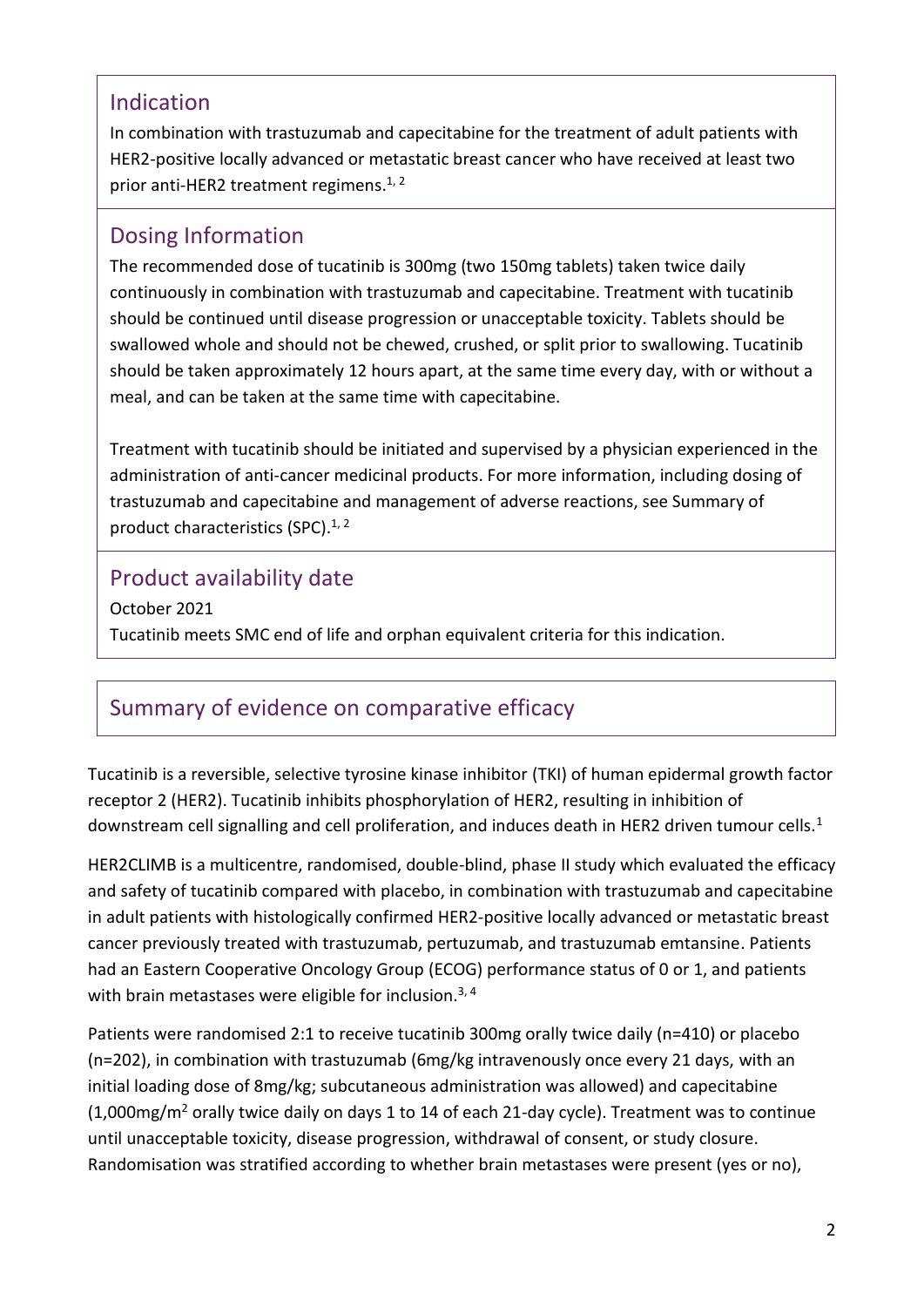ECOG performance status score (0 or 1) and geographic region (United States, Canada, or the rest of the world). $3, 4$ 

The primary outcome was progression free survival (PFS), defined as the time between date of randomisation to the date of documented disease progression (assessed by blinded independent central review [BICR] using response evaluation criteria in solid tumours criteria [RECIST] v1.1) or death due to any cause, whichever occurred first. The primary outcome analysis was performed in the first 480 patients who underwent randomisation. Key secondary outcomes, overall survival in the total study population and PFS in patients with brain metastases at baseline, were controlled for type I statistical error. If both of these outcomes achieved statistical significance objective response rate (ORR) was also formally tested.3, 4

The addition of tucatinib to treatment with capecitabine and trastuzumab was associated with a statistically significant improvement in PFS. Multiplicity-adjusted secondary outcomes also achieved statistical significance.<sup>3, 4</sup> See Table 1 for details.

**Table 1. Primary and multiplicity-adjusted secondary outcome results of HER2CLIMB (data cutoff September 2019). 3, 4**

|                                                                                                 | Tucatinib*                     | Placebo*    |  |  |  |  |
|-------------------------------------------------------------------------------------------------|--------------------------------|-------------|--|--|--|--|
| Median follow-up                                                                                | 14.0 months                    |             |  |  |  |  |
| Progression-free survival as per BICR using RECIST 1.1 criteria (primary outcome population)    |                                |             |  |  |  |  |
| n                                                                                               | 320                            | 160         |  |  |  |  |
| Events                                                                                          | 178                            | 97          |  |  |  |  |
| <b>Median PFS</b>                                                                               | 7.8 months                     | 5.6 months  |  |  |  |  |
| Hazard Ratio (95% CI)                                                                           | 0.54 (0.42 to 0.71)            |             |  |  |  |  |
|                                                                                                 | p<0.001                        |             |  |  |  |  |
| PFS estimate at 12 months                                                                       | 35%                            | 12%         |  |  |  |  |
| <b>Overall survival (total study population)</b>                                                |                                |             |  |  |  |  |
| n                                                                                               | 410                            | 202         |  |  |  |  |
| Events                                                                                          | 130                            | 85          |  |  |  |  |
| <b>Median OS</b>                                                                                | 21.9 months                    | 17.4 months |  |  |  |  |
| Hazard Ratio (95% CI)                                                                           | 0.66 (0.50 to 0.88)            |             |  |  |  |  |
|                                                                                                 | $p=0.005$                      |             |  |  |  |  |
| OS estimate at 24 months                                                                        | 45%                            | 27%         |  |  |  |  |
| Progression-free survival as per BICR using RECIST 1.1 criteria (patients with brain metastases |                                |             |  |  |  |  |
| at baseline)                                                                                    |                                |             |  |  |  |  |
| n                                                                                               | 198                            | 93          |  |  |  |  |
| Events                                                                                          | 106                            | 51          |  |  |  |  |
| <b>Median PFS</b>                                                                               | 7.6 months                     | 5.4 months  |  |  |  |  |
| Hazard Ratio (95% CI)                                                                           | 0.48 (0.34 to 0.69)<br>p<0.001 |             |  |  |  |  |
|                                                                                                 |                                |             |  |  |  |  |
| PFS estimate at 6 months                                                                        | 60%                            | 34%         |  |  |  |  |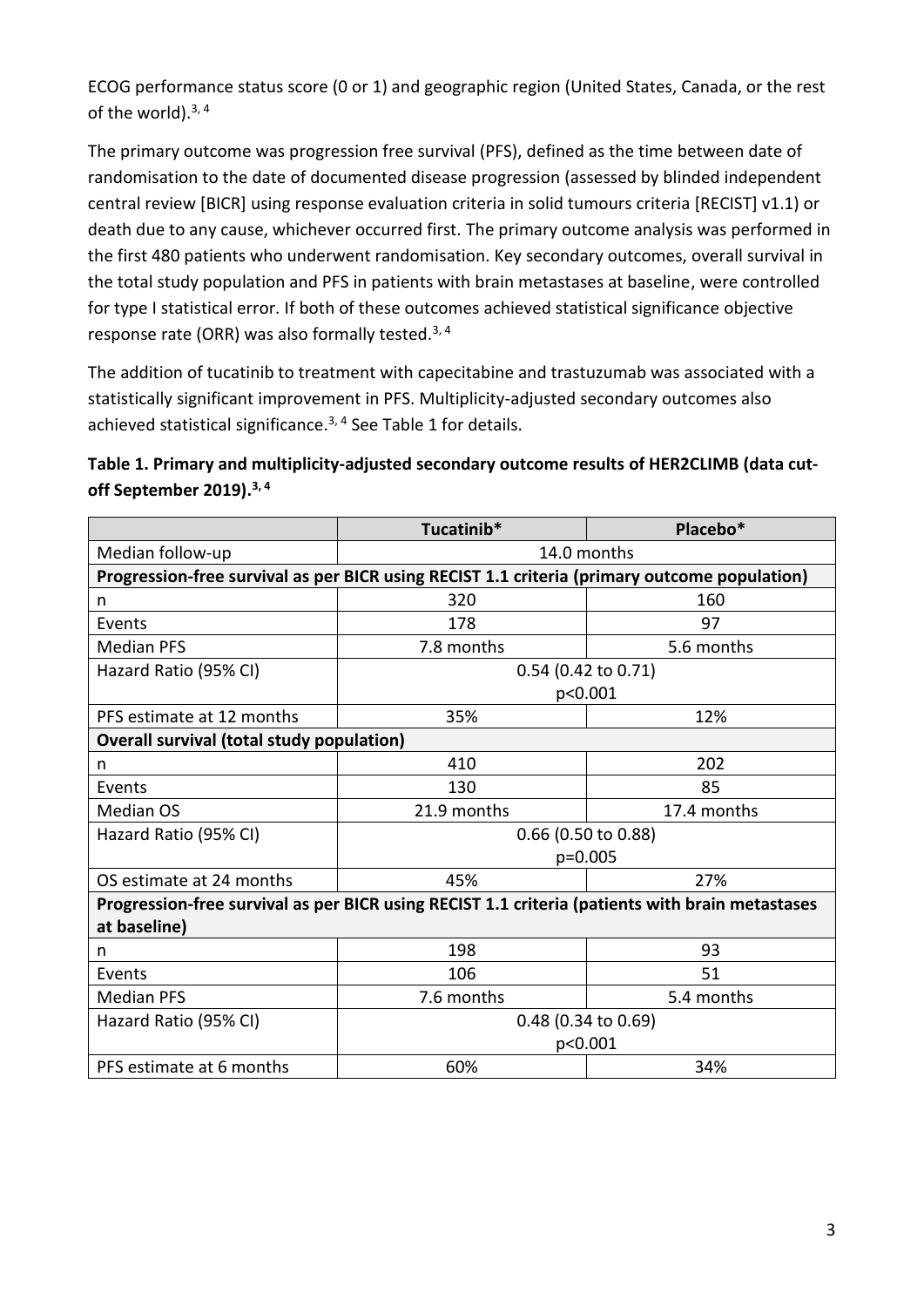| Objective response rate as per BICR using RECIST 1.1 criteria (total study population) |      |      |  |  |  |
|----------------------------------------------------------------------------------------|------|------|--|--|--|
|                                                                                        | 410  | 202  |  |  |  |
| Objective response rate                                                                | 35%  | 19%  |  |  |  |
| Complete response                                                                      | 1.7% | 1.0% |  |  |  |
| Partial response                                                                       | 33%  | 18%  |  |  |  |

\*Both treatment groups also received trastuzumab and capecitabine.

BICR = blinded independent central review; CI = confidence interval; OS = overall survival; PFS = progression-free survival; RECIST 1.1 = response evaluation criteria in solid tumours criteria version 1.1.

Additional secondary outcomes included duration of response (DOR) and clinical benefit rate. Duration of response was analysed in patients with measurable disease at baseline in the total study population. The median DOR as per BICR in the tucatinib group was 8.3 months (95% CI: 6.2 to 9.7 months) and 6.3 months (95% CI: 5.8 to 8.9) in the placebo group. Clinical benefit rate, defined as achieving stable disease or non-complete response/non-progression of disease for ≥6 months or a best overall response of complete or partial response as determined by BICR and by investigator using RECIST 1.1, was achieved in 60% of the tucatinib group and 38% of the placebo group.<sup>3</sup>

Health Related Quality of Life (HRQoL) was assessed using EuroQoL 5 Dimensions (EQ-5D-5L). The questionnaire was implemented after a protocol amendment and as a result only a subset of patients had baseline HRQoL data (n=330). No meaningful differences were observed in the 5 domains.<sup>3</sup>

The submitting company performed two network meta-analyses (NMA) using both frequentist and Bayesian methodologies to compare tucatinib in combination with trastuzumab and capecitabine with eribulin, capecitabine and vinorelbine monotherapy in adult patients with HER2-positive locally advanced or metastatic breast cancer who have received prior anti-HER2 treatment. Efficacy outcomes included PFS and overall survival. Seven studies (Yuan et al 2019<sup>5</sup>, Study 301<sup>6</sup>, EGF100151<sup>7</sup>, CEREBEL<sup>8</sup>, ELTOP<sup>9</sup>, GBG 26<sup>10</sup> and HER2CLIMB<sup>4</sup>) were included in the network for PFS and six (Yuan et al 2019<sup>5</sup>, Study 301<sup>6</sup>, EGF100151<sup>7</sup>, CEREBEL<sup>8</sup>, ELTOP<sup>9</sup>, and HER2CLIMB<sup>4</sup>) were included in the overall survival network. The submitting company concluded that the tucatinib combination demonstrated a superior overall survival and PFS benefit compared with eribulin, capecitabine and vinorelbine monotherapy.

# Summary of evidence on comparative safety

In the HER2CLIMB study at data cut-off May 2020, the median duration of treatment in the tucatinib group was 7.4 months and in the placebo group was 4.4 months. Any treatmentemergent adverse event (AE) was reported by 99% (401/404) of patients in the tucatinib group and 97% (191/197) in the placebo group. In the tucatinib and placebo groups respectively, patients reporting a grade 3 or higher treatment-emergent AE were 59% versus 51%, patients with a reported serious treatment-emergent AE were 29% versus 29%, patients discontinuing any study treatment due to a treatment-emergent AE was 12% versus 10%.<sup>3</sup>

The most frequently reported treatment-emergent AEs of any grade with an incidence >10% in the tucatinib group versus the placebo group were: diarrhoea (82% versus 54%); palmar-plantar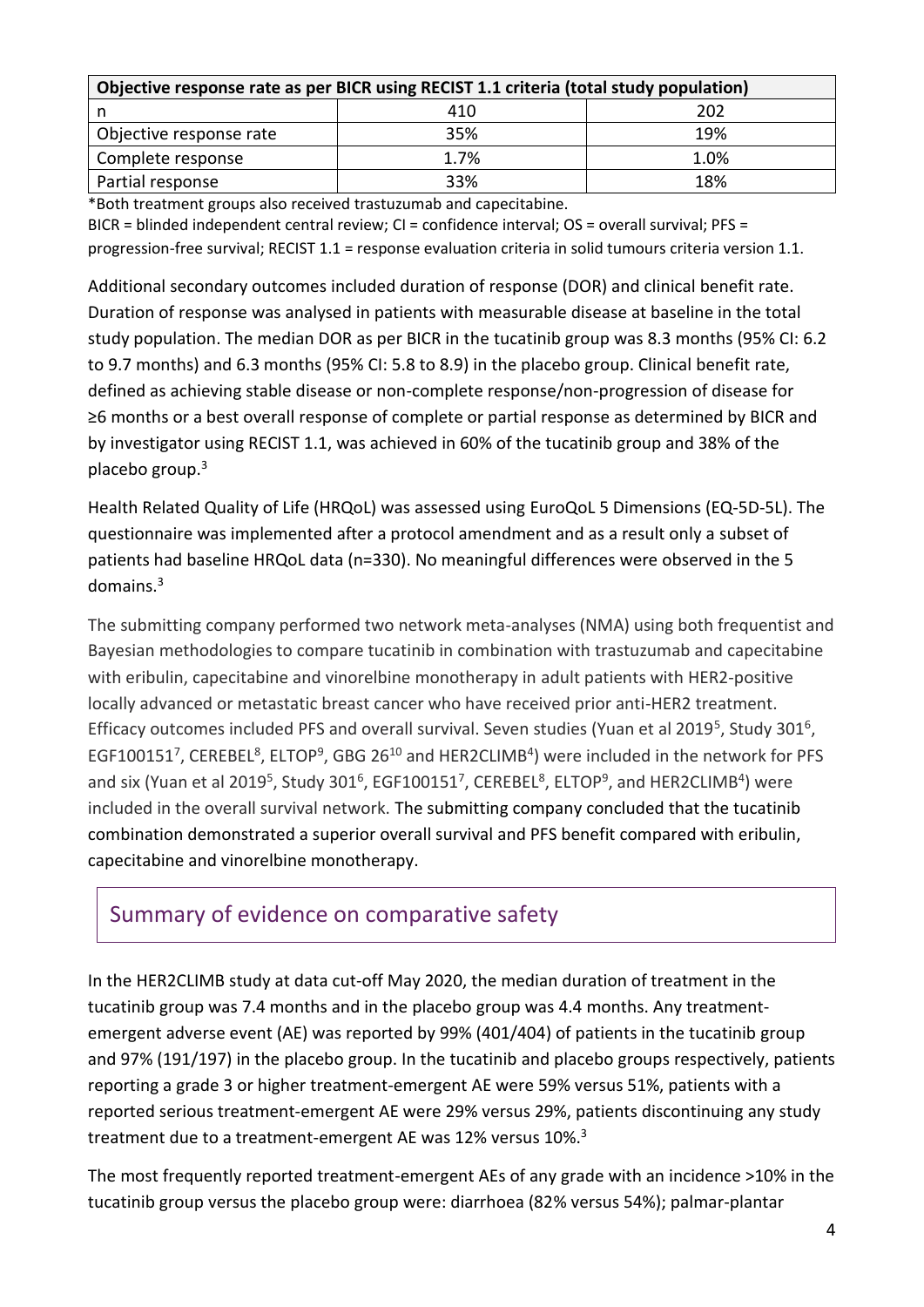erythrodysesthesia syndrome (65% versus 53%); nausea (60% versus 45%); fatigue (48% versus 44%); vomiting (37% versus 26%); decreased appetite (26% versus 21%); stomatitis (26% versus 14%); headache (23% versus 20%); aspartate aminotransferase increased (22% versus 11%); alanine aminotransferase increased (21% versus 6.6%); anaemia (21% versus 12%); blood bilirubin increased (20% versus 11%); hypokalaemia (17% versus 13%); constipation (16% versus 21%); abdominal pain (16% versus 16%); arthralgia (16% versus 6.1%); weight decreased (15% versus 6.1%); cough (15% versus 12%); blood creatinine increased (15% versus 1.5%).<sup>3</sup>

Overall, the safety profile of tucatinib is in accordance with what has been previously reported with TKIs that target HER2. The safety profile of tucatinib in combination with capecitabine and trastuzumab is considered overall acceptable and clinically manageable. Long-term safety data are awaited.<sup>3</sup>

## Summary of clinical effectiveness issues

Breast cancer is the most common cancer in women in Scotland, with 4,711 new cases diagnosed in 2017. Around 15% to 30% of breast cancers have an overexpression of HER2, and once metastasised is associated with poor prognosis; 5-year overall survival rate ranges from 15% to 26%. First-line treatment for most patients with HER2-positive metastatic breast cancer is a combination of trastuzumab plus pertuzumab and chemotherapy. After progression on trastuzumab, pertuzumab and chemotherapy, standard of care treatment for patients with HER2 positive metastatic breast cancer is trastuzumab emtansine (SMC 990/14). In the third-line setting, there is no standard of care treatment and patients in Scotland typically receive single-agent chemotherapy, including but not limited to capecitabine, eribulin, or vinorelbine. These treatments have limited efficacy, and therefore, as confirmed by clinical experts consulted by SMC, there is a high unmet need for new targeted therapies. Tucatinib meets SMC end of life and orphan equivalent criteria for this indication.3, 11

In HER2CLIMB, the addition of tucatinib to trastuzumab plus capecitabine was associated with a statistically significant improvement of 2.2 months in PFS (as assessed by BICR). This gain in PFS can be considered clinically meaningful in a heavily pre-treated cohort with HER2-positive, metastatic breast cancer. Similar efficacy was demonstrated in patients with brain metastases at baseline. The key secondary outcome, overall survival, also favoured tucatinib (HR = 0.66 [95% CI: 0.50 to 0.88]), however, data were only partly mature; 32% and 42% of the tucatinib and placebo groups respectively had events. Further data are expected by the end of Q2 2023. $3,4$ 

There were some limitations associated with the evidence that should be considered. The use of RECIST 1.1 criteria in patients with brain metastases is a limitation as brain metastases can frequently have a clinical impact at a much smaller size than specified in RECIST 1.1 criteria (1cm target lesions). Moreover, patients can experience multiple small lesions that represent notable disease burden but again do not meet measurable disease criteria as per RECIST 1.1. The secondary outcome, clinical benefit rate, is designed to encapsulate these patients by including patients with stable disease >6 months, which reflects better the overall treatment benefit in patients with unmeasurable disease. Clinical benefit rate results were positive.<sup>3</sup>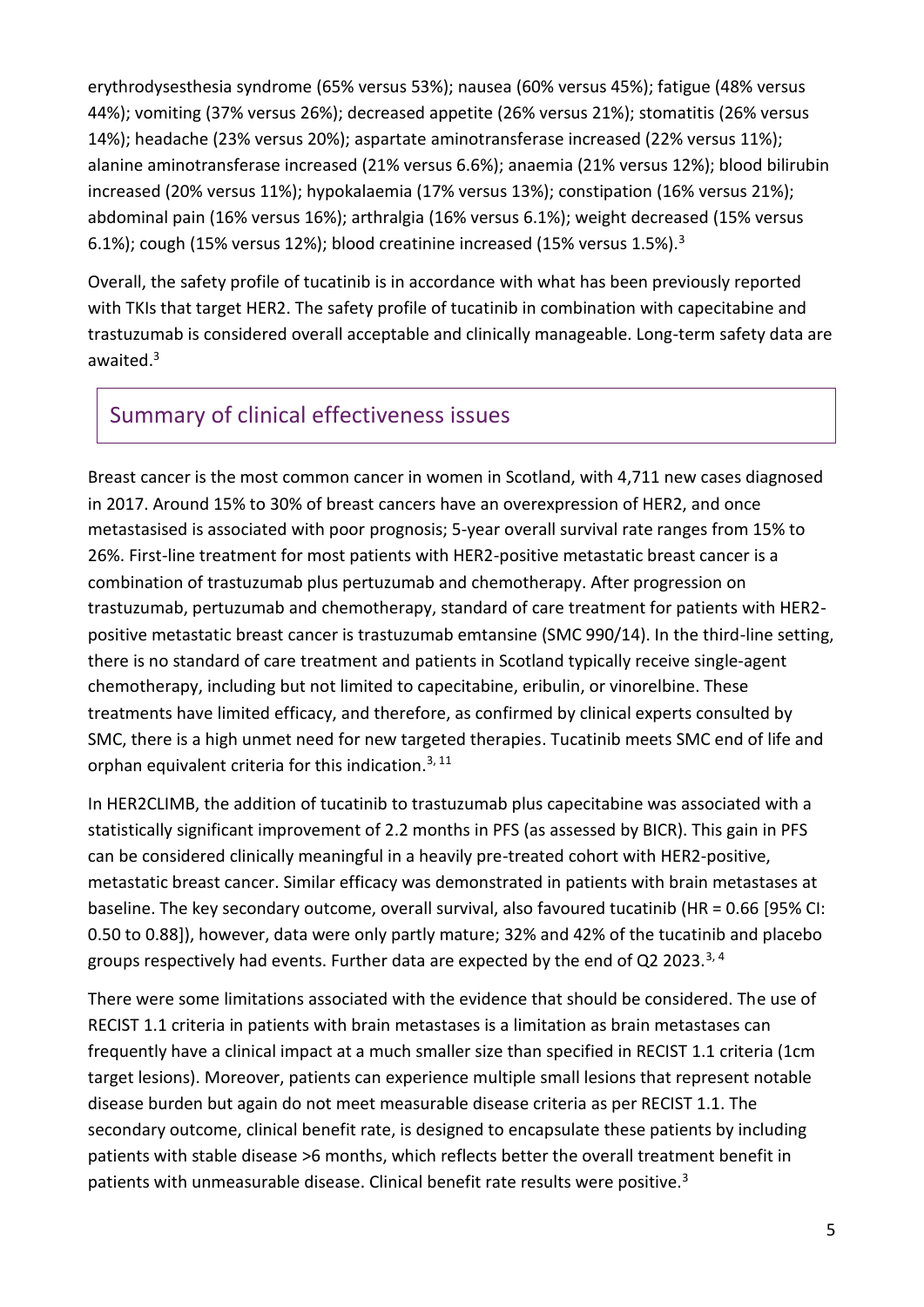HER2CLIMB recruited patients with an ECOG performance status of 0 or 1, which could limit generalisability of study results to the wider population. This may be particularly relevant in patients with heavily pre-treated metastatic breast cancer.

The control treatment in HER2CLIMB was trastuzumab plus capecitabine, which differs from Scottish practice (chemotherapy monotherapy). Indirect treatment comparisons were presented to evaluate the benefit of the new treatment versus relevant comparators for NHS Scotland. There were some limitations affecting the validity of the NMA results. The population included within the analysis was broader than the licensed indication of tucatinib as it included patients with varying HER2 status and patients who had received at least one prior anti-HER2 therapy. A high proportion of studies were at a high risk of bias, which introduces additional uncertainty in the NMA results. The NMAs included a small number of studies, leading to uncertainty in how much heterogeneity exists within the network; safety outcomes were not evaluated and remain uncertain. Due to notable heterogeneity between studies, random effects should have been used instead of fixed effects. Random effects results have been presented in the appendices and it should be noted that credible intervals for overall survival using random effects cross 1. Therefore, the company's conclusion that tucatinib in combination with trastuzumab and capecitabine was superior in efficacy to eribulin, capecitabine, and vinorelbine, is associated with some uncertainty. However, the plausibility that tucatinib (plus trastuzumab and capecitabine) is superior to chemotherapy monotherapies is strengthened by the results of HER2CLIMB, which demonstrated superiority of tucatinib combination versus trastuzumab plus capecitabine.

Clinical experts consulted by SMC considered that tucatinib in combination with trastuzumab and capecitabine is a therapeutic advancement due to efficacy benefits reported in the key trial. It will likely be a preferred treatment option in third-line HER2-positive locally advanced or metastatic breast cancer as per the licensed indication.

# Patient and clinician engagement (PACE)

A patient and clinician engagement (PACE) meeting with patient group representatives and clinical specialists was held to consider the added value of tucatinib, as an orphan-equivalent/end of life medicine, in the context of treatments currently available in NHSScotland.

The key points expressed by the group were:

- Metastatic breast cancer is an incurable progressive disease that is associated with poor prognosis. Patients who live with the disease face physical and psychological challenges that are substantial. Physically they have to cope with the effects of their cancer and its treatment. Symptoms are often severe and vary depending on site of metastases. Psychologically they have to live with the knowledge that their cancer cannot be cured, and that the time they have with friends and family is limited.
- There is an urgent need for new and clinically effective treatments for pre-treated patients who progress on current treatments. After progressing on at least two anti-HER2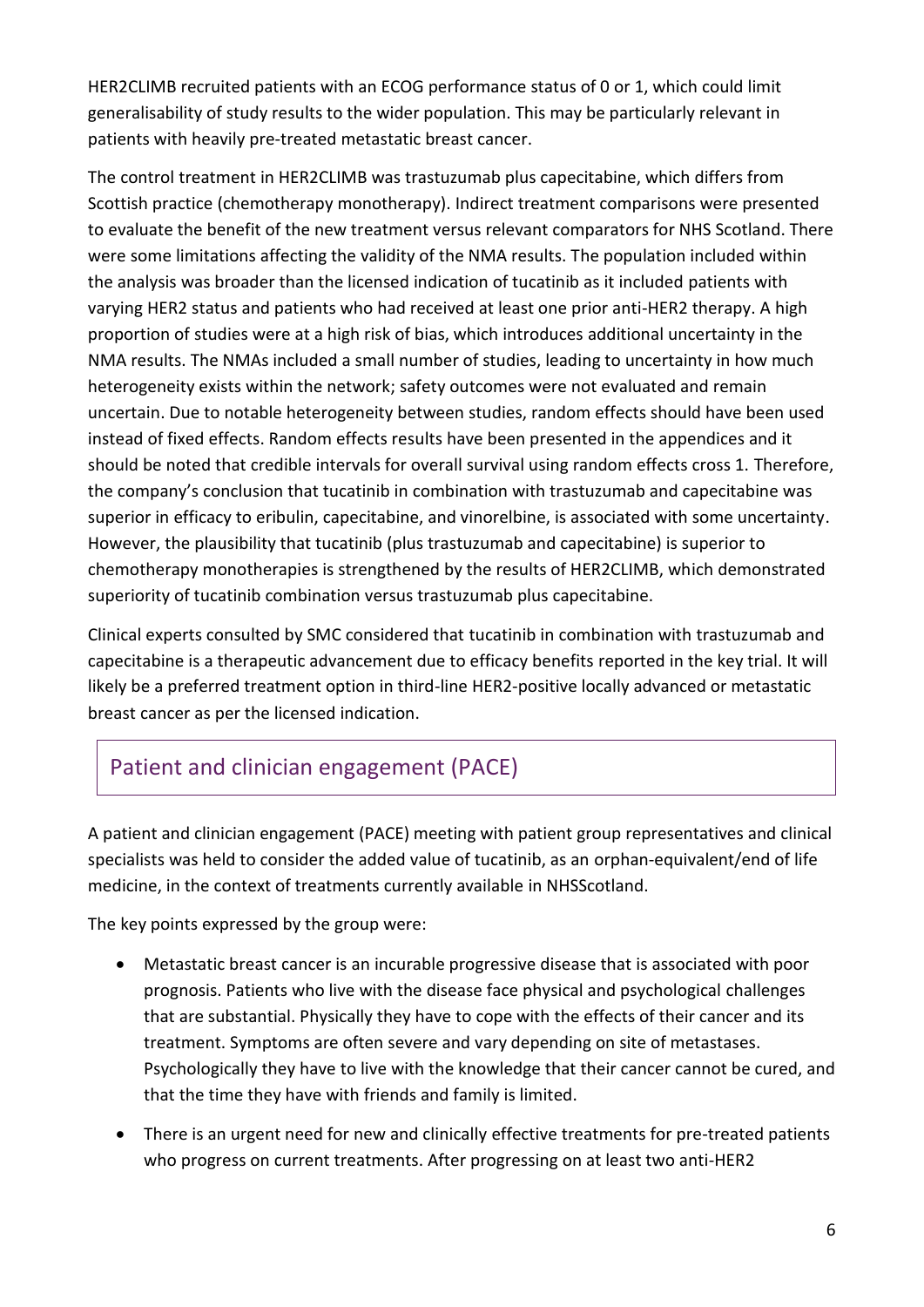treatment regimens, patients in Scotland would receive chemotherapy monotherapy, which has limited efficacy.

- Tucatinib (in combination with trastuzumab and capecitabine) is expected to help patients live progression-free for longer compared with currently available treatments. This benefit in progression-free survival would likely reduce symptoms of the disease, improve mental health, improve quality of life, and improve social functioning. These benefits will have a positive impact for family members and carers also, both physically and mentally.
- Other benefits of tucatinib combination are potential improvements in overall survival which are highly valued by patients, and possible advantages for patients with brain metastases. Tucatinib gives patients with brain metastases the hope that there is now a tolerable treatment that might reduce the need for radiotherapy or surgery on their brain.
- Although this treatment is associated with some increased side effects compared to trastuzumab with capecitabine alone, patients found them generally manageable and were prepared to tolerate them for the benefit the medicine could bring.

#### **Additional Patient and Carer Involvement**

We received patient group submissions from Breast Cancer Now and METUP UK. Breast Cancer Now is a registered charity and MET UP UK is a charitable incorporated organisation. Breast Cancer has received 4.25% pharmaceutical company funding in the past two years, including from the submitting company. METUP UK has not received any pharmaceutical company funding in the past two years. Representatives from both organisations participated in the PACE meeting. The key points of their submissions have been included in the full PACE statement considered by SMC.

## Summary of comparative health economic evidence

The submitting company provided a cost-utility analysis assessing tucatinib for use in adult patients with HER2-positive locally advanced or metastatic breast cancer who have received at least two prior anti-HER2 treatment regimens. The comparator used in the base case was eribulin, accepted for use by SMC for this indication, irrespective of HER2 status. Capecitabine and vinorelbine, as well as a blended comparator assuming different proportions of patients will receive one of the three comparator treatments, were also explored as comparators in scenario analysis. Clinical experts consulted by SMC noted that subcutaneous trastuzumab may also be relevant to Scottish clinical practice, which would influence both medicines acquisition costs and administration costs.

A partitioned survival model with three health states (progression free, progressed and dead) was used with a 1 week cycle length (a half-cycle correction was not applied) and a time horizon of 20 years. The time horizon was tested in sensitivity analysis upon request.

Clinical data to inform the model included the HER2CLIMB study of tucatinib provided in combination with trastuzumab and capecitabine, versus placebo with trastuzumab and capecitabine.<sup>4</sup> The NMA was also used to inform parameters as the various different NMA results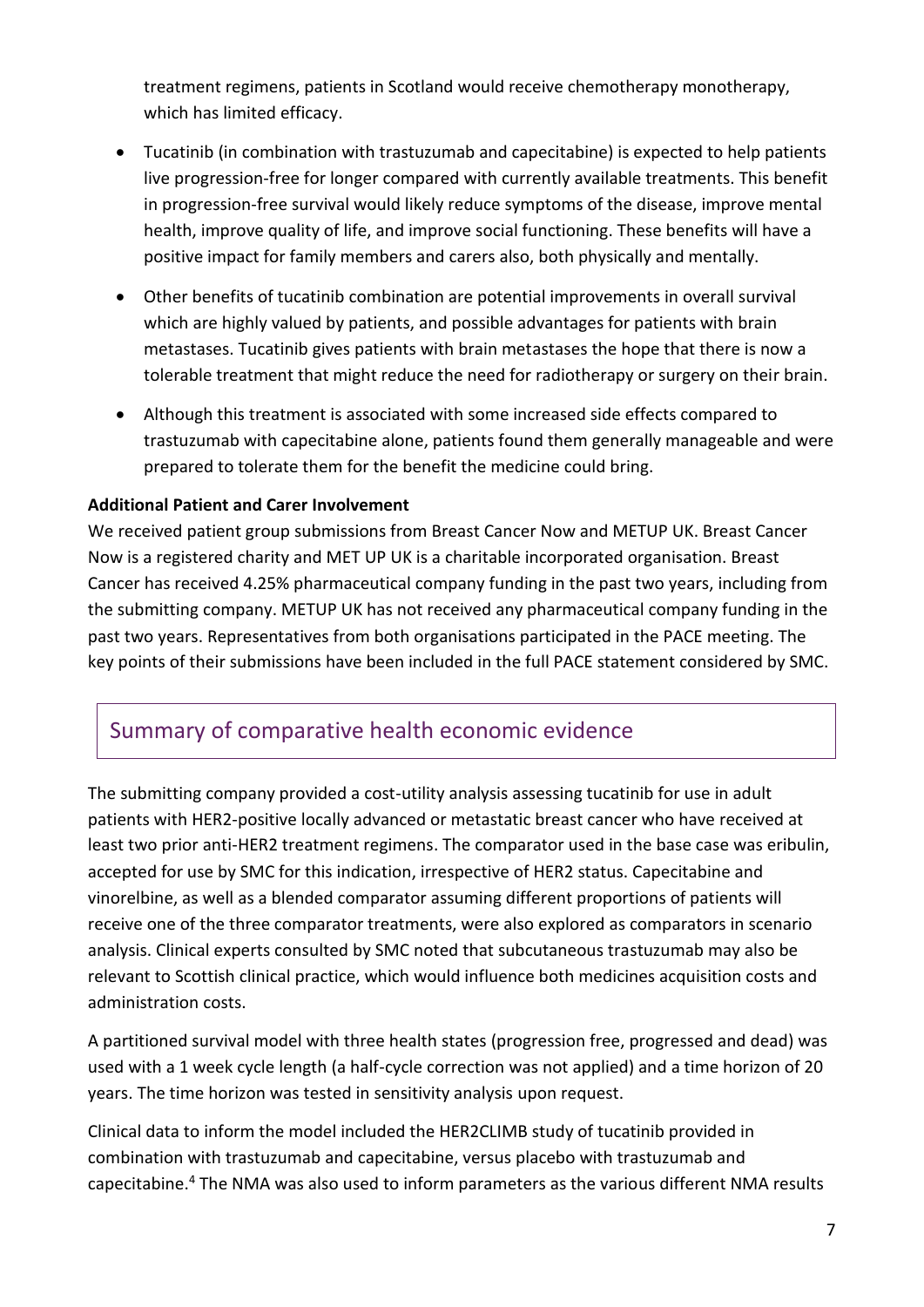were used in scenario analysis. The method used to extrapolate survival data beyond the HER2CLIMB follow up period was provided upon request, as were the choices for the distributions fitted to both the progression-free and overall survival data (with AIC/BIC information to explore the comparative extent of goodness of fit). The submitting company also provided justification of their choice of study included in the network meta-analysis to produce the extrapolation <sup>6</sup>. The submitting company also provided details of the method used to extrapolate time to treatment discontinuation which is relevant as restricting mean treatment exposure in the scenario analysis has a considerable impact on the ICER results.

Utility scores used in the model were based on EQ-5D-5L data collected in the HER2CLIMB study following a protocol amendment, and published literature. Key utility values in the progression free state were 0.76 for the tucatinib combination, 0.71 for eribulin and 0.7 for both capecitabine and vinorelbine, and an additional utility increment for tucatinib (which was commercial-inconfidence and cannot be published). Key utility values in the progressed state were 0.698 for the tucatinib combination and 0.496 for eribulin, capecitabine and vinorelbine.

Medicine acquisition costs, administration costs, the costs of subsequent anti-cancer therapies upon progression and the costs associated with treating adverse events were all included. No wastage costs were described and the submitting company stated they did not expect wastage costs to apply in the tucatinib arm given that capecitabine and tucatinib are both orally administered and for trastuzumab they expect hospitals to utilize efficient preparation and dispensing to avoid wastage costs. The impact of changing the wastage costs assumption is not expected to considerably influence the ICER results. Additional resource use did not include medical oncology visits or imaging, even in the progression-free state but did include specialist nurse visits, GP visits and community nurse visits. The submitting company confirmed these resource use items as representative of clinical practice across the UK. A one-off cost was applied to the death state to account for end-of-life care.

A Patient Access Scheme (PAS) was proposed by the submitting company and assessed by the Patient Access Scheme Assessment Group (PASAG) as acceptable for implementation in NHSScotland. Under the PAS, a simple discount was offered on the list price. A PAS discount is also in place for eribulin and this was included in the results used for decision-making by using estimates of the comparator PAS price. In addition, an assumed discount was applied to the cost of trastuzumab and capecitabine in the results even though trastuzumab is not funded for postprogression treatment in NHSScotland.

The main economic results are shown in the table below (Table 2). These results have removed discounts on the list prices of biosimilar trastuzumab and generic capecitabine. The results presented do not take account of the PAS for tucatinib or for eribulin but these were considered in the results used for decision-making. SMC is unable to present the results provided by the company which used an estimate of the PAS price for eribulin due to commercial confidentiality and competition law issues.

Following discussion of the relevance of each comparator, NDC was of the view that a weighted comparator would be appropriate for consideration alongside the submitted base case. The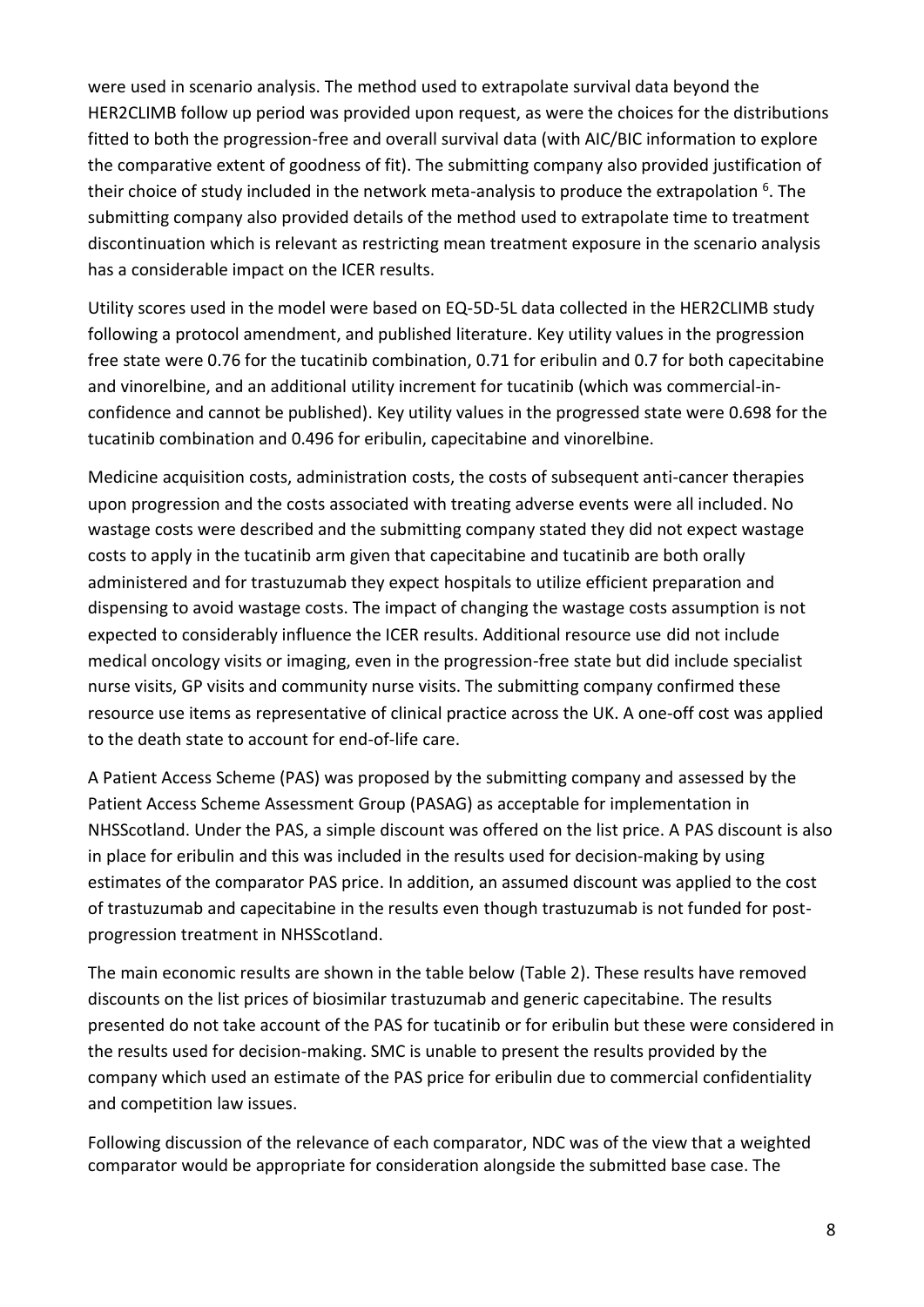results for both the original base case comparison (versus eribulin) and the weighted comparator are both shown below.

|                  |                                                              | ICER vs eribulin (£/QALY) | <b>ICER vs weighted</b> |
|------------------|--------------------------------------------------------------|---------------------------|-------------------------|
| <b>No</b>        | <b>Scenario</b>                                              |                           | comparator              |
| Base case        |                                                              | 84,724                    | 93,169                  |
| 1.               | Time horizon: 5 years                                        | Not reported              | 101,259                 |
| 2.               | Alternative survival distributions                           | 85,485                    | 93,935                  |
| $\overline{3}$ . | Tucatinib combination utilities:<br>EQ-5D-5L                 | 72,141                    | 79,257                  |
| 4.               | Treatment duration:<br>Restricted mean treatment<br>exposure | 52,004                    | 60,251                  |
| 5.               | Treatment-independent utilities<br>in PFS                    | Not reported              | 100,129                 |
| 6.               | Treatment-independent utilities<br>in post-progression state | Not reported              | 127,990                 |
| 7.               | Treatment effect waning for PFS<br>and OS                    | Not reported              | 95,060                  |

**Table 2: Base case and scenario analyses (list prices for all medicines)**

EQ-5D-5L, EuroQoL 5 Dimensions 5-Levels; HR, hazard ratio; ICER, incremental cost-effectiveness ratio; NMA, network meta-analysis; No, number; OS, overall survival; PFS, progression-free survival

The following limitations are noted regarding the economic evaluation:

- The submitting company did not initially provide index utility scores for patients in the HER2CLIMB trial, although these were provided in subsequent correspondence. The submitting company also provided additional scenarios on request whereby a) progressionfree health state utilities for all treatments were assumed to be equivalent to that of eribulin (0.706) and b) post-progression health state utilities assumed to be equivalent to that of eribulin (0.496). This impacted the ICER results (Table 3, Scenarios 5 and 6). Considerable uncertainty remains regarding the utility scores from the tucatinib arm compared to the values from the literature used for the comparators and this uncertainty has a considerable impact on ICER results.
- The time horizon of 20 years may be too long given that it was noted more than 99.9% of patients in the model had died within 10 years. Although the submitting company provided additional scenario analyses for 10 and 15 years respectively, a time horizon of 5 years was thought to be relevant (Table 3, Scenario 1).
- Clinical experts consulted by SMC mentioned all three of the comparators explored in this economic evaluation, but the choice of most clinically appropriate comparator was unclear. On discussion at NDC, a blended comparison aligning with relative usage within NHSScotland was felt to be appropriate.
- The inclusion of discounts on the trastuzumab list price and generic capecitabine were not appropriate as only list prices or PAS prices should be included in line with SMC process.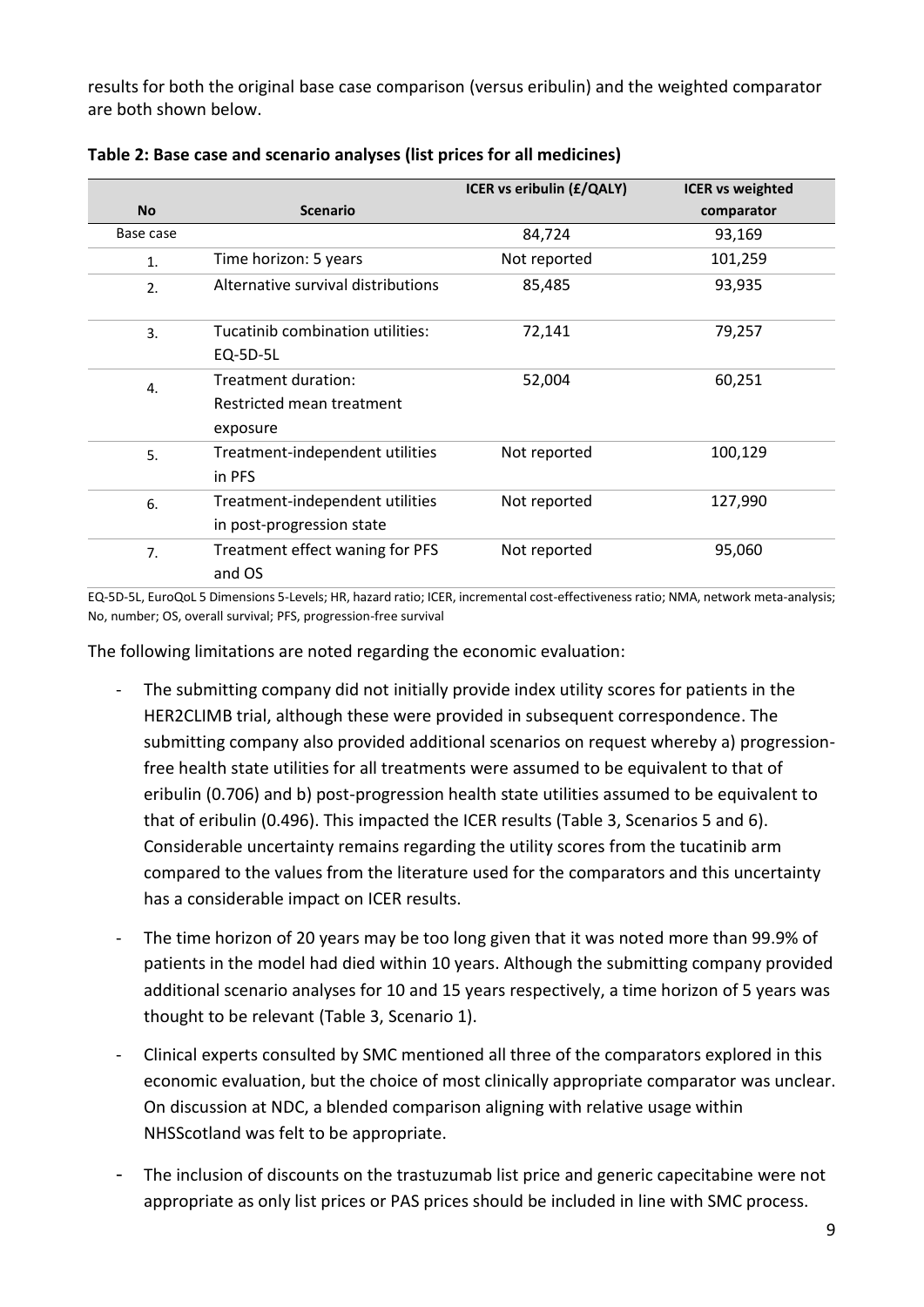The submitting company, on request, submitted revised ICERs removing these discounts.

- The submitting company provided further clarity on their method for extrapolating time to treatment discontinuation, but the effect of the restricted mean treatment exposure on the ICER was notable, highlighting the sensitivity of the results to duration of treatment (Table 3, Scenario 4).
- Subcutaneous trastuzumab was not considered in the model but may be relevant to clinical practice in Scotland compared with intravenous trastuzumab used in the economic evaluation.

The Committee also considered the benefits of tucatinib in the context of the SMC decision modifiers that can be applied when encountering high cost-effectiveness ratios and agreed that the criterion for a substantial improvement in life expectancy in the patient population targeted in the submission was satisfied. In addition, as tucatinib is an orphan equivalent medicine, SMC can accept greater uncertainty in the economic case.

After considering all the available evidence and the output from the PACE process, and after application of the appropriate SMC modifiers, the Committee accepted tucatinib for use in NHSScotland.

## Additional information: guidelines and protocols

The 2020 European School of Oncology (ESO) - European Society of Medical Oncology (ESMO) International Consensus Guidelines for Advanced Breast Cancer (ABC 5) note that in the treatment of HER2-positive disease anti-HER2 therapy should be offered to all patients early and should be continued in those with progression after anti-HER2 therapy in combination with a cytotoxic or endocrine medicine. The optimal sequence of all available anti-HER2 therapies and the optimum duration of anti-HER2 therapy are currently unknown. For patients who have progressed after first-line trastuzumab-based therapy, trastuzumab emtansine provides superior efficacy relative to other HER2-based therapies in the second line (versus lapatinib-capecitabine) and beyond (versus treatment of physician's choice). In some patients with progression on trastuzumab-based therapy, the combination trastuzumab-lapatinib is a reasonable treatment option, however, there are no data on its use after progression on pertuzumab or trastuzumab emtansine (not recommended by SMC) Tucatinib-trastuzumab-capecitabine and trastuzumab deruxtecan are options in heavily pre-treated patients and those who have received pertuzumab and trastuzumab emtansine. After first-line of therapy, trastuzumab can be administered with several chemotherapies, including but not limited to, vinorelbine (if not given in first line), taxanes (if not given in first line), capecitabine, eribulin, liposomal anthracyclines, platinums, gemcitabine or metronomic cyclophosphamide-methotrexate. The decision should be individualised and take into account different toxicity profiles, previous exposure, patient preferences and country availability.12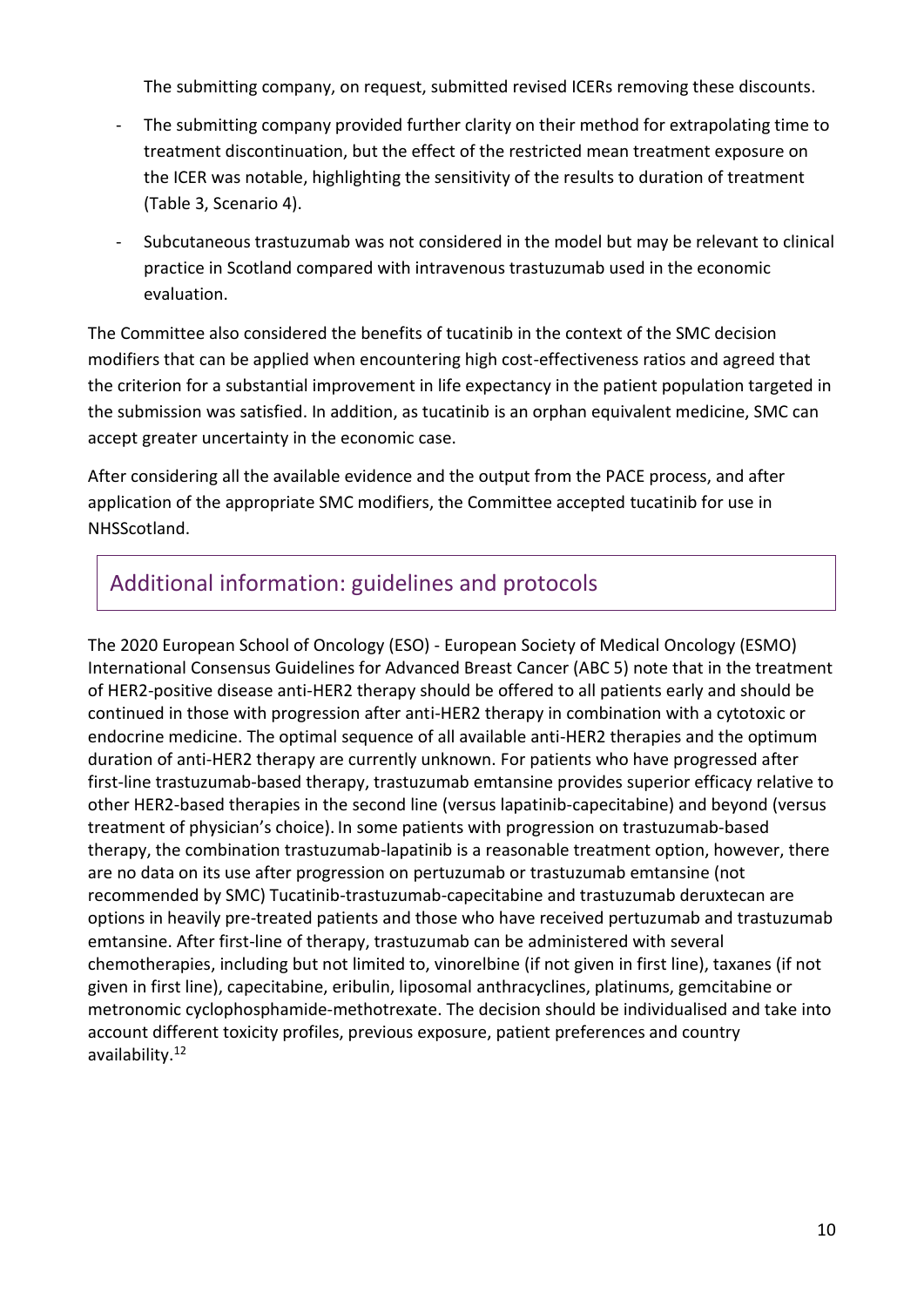# Additional information: comparators

Capecitabine, vinorelbine, eribulin, anthracycline, low dose oral cyclophosphamide.

# Additional information: list price of medicine under review

| Medicine                                           | Dose Regimen                                                 |                                                                                                                                                                                  |                                                                                            | Cost per 21-day cycle                                                                                                                                                  |  |
|----------------------------------------------------|--------------------------------------------------------------|----------------------------------------------------------------------------------------------------------------------------------------------------------------------------------|--------------------------------------------------------------------------------------------|------------------------------------------------------------------------------------------------------------------------------------------------------------------------|--|
| tucatinib plus<br>trastuzumab plus<br>capecitabine | <b>Treatment</b><br>Tucatinib<br>Capecitabine<br>Trastuzumab | <b>Dose</b><br>300mg orally<br>twice daily<br>1,000 $mg/m^2$<br>orally twice<br>daily<br>8mg/kg<br>IV:<br>initially (day<br>1),<br>6 <sub>mg/kg</sub><br>thereafter<br>SC: 600mg | <b>Treatment days</b><br>Continuously<br>Days 1<br>to 14<br>every 21 days<br>Every 21 days | First cycle (IV trastuzumab)<br>$=$ £7,123<br>Subsequent cycles (IV<br>trastuzumab) = $£6,756$<br>Using SC trastuzumab (first<br>and subsequent $cycles$ ) =<br>£6,878 |  |

*Costs from BNF online and company submission on 01 September 2021. Costs calculated using the full cost of vials/ampoules assuming wastage. Costs calculated using a body surface area (BSA) of 1.8m<sup>2</sup>and a weight of 70kg. Costs do not take patient access schemes into consideration.*

# Additional information: budget impact

SMC is unable to publish the with PAS budget impact due to commercial in confidence issues. A budget impact template is provided in confidence to NHS health boards to enable them to estimate the predicted budget with the PAS. This template does not incorporate any PAS discounts associated with comparator medicines or PAS associated with medicines used in a combination regimen.

*[Other data were also assessed but remain confidential.\\*](https://www.scottishmedicines.org.uk/media/3572/20180710-release-of-company-data.pdf)*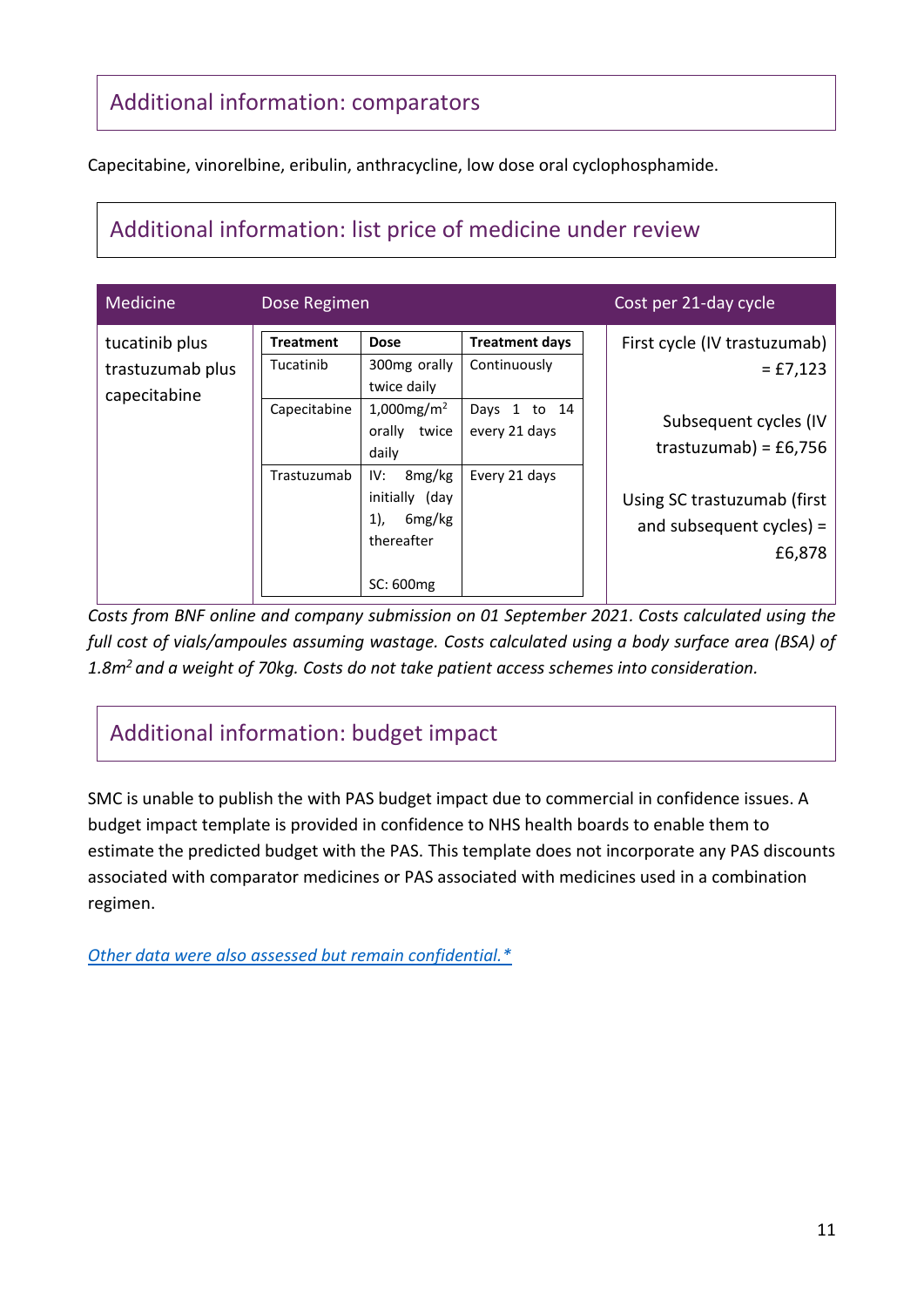#### **References**

1. Seagen U.K. Ltd. Tucatinib 150mg film-coated tablets (Tukysa®) Summary of product characteristics. Medicines and Healthcare products Regulatory Agency (MHRA). Available at: [https://mhraproducts4853.blob.core.windows.net/docs/30acd527f9b85d671efd6bd7e99c9e5e21](https://mhraproducts4853.blob.core.windows.net/docs/30acd527f9b85d671efd6bd7e99c9e5e212c0361) [2c0361](https://mhraproducts4853.blob.core.windows.net/docs/30acd527f9b85d671efd6bd7e99c9e5e212c0361) Last updated: 25/08/2021.

2. Seagen U.K. Ltd. Tucatinib 50mg film-coated tablets (Tukysa®) Summary of product characteristics. Medicines and Healthcare products Regulatory Agency (MHRA). Available at: [https://mhraproducts4853.blob.core.windows.net/docs/30acd527f9b85d671efd6bd7e99c9e5e21](https://mhraproducts4853.blob.core.windows.net/docs/30acd527f9b85d671efd6bd7e99c9e5e212c0361) [2c0361](https://mhraproducts4853.blob.core.windows.net/docs/30acd527f9b85d671efd6bd7e99c9e5e212c0361) Last updated: 25/08/2021.

3. The European Medicines Agency (EMA) European Public Assessment Report. Tucatinib (Tukysa®). 10/12/2020, EMA/78409/2021. Available at:

[https://www.ema.europa.eu/en/documents/assessment-report/tukysa-epar-public-assessment](https://www.ema.europa.eu/en/documents/assessment-report/tukysa-epar-public-assessment-report_en.pdf)[report\\_en.pdf.](https://www.ema.europa.eu/en/documents/assessment-report/tukysa-epar-public-assessment-report_en.pdf)

4. Murthy RK, Loi S, Okines A, Paplomata E, Hamilton E, Hurvitz SA*, et al.* Tucatinib, trastuzumab, and capecitabine for HER2-positive metastatic breast cancer. N Engl J Med. 2020;382(7):597-609.

5. Yuan P, Hu X, Sun T, Li W, Zhang Q, Cui S*, et al.* Eribulin mesilate versus vinorelbine in women with locally recurrent or metastatic breast cancer: A randomised clinical trial. Eur J Cancer. 2019;112:57-65. Epub 2019/04/01.

6. Kaufman PA, Awada A, Twelves C, Yelle L, Perez EA, Velikova G*, et al.* Phase III open-label randomized study of eribulin mesylate versus capecitabine in patients with locally advanced or metastatic breast cancer previously treated with an anthracycline and a taxane. J Clin Oncol. 2015;33(6):594-601.

7. Cameron D, Casey M, Press M, Lindquist D, Pienkowski T, Romieu CG*, et al.* A phase III randomized comparison of lapatinib plus capecitabine versus capecitabine alone in women with advanced breast cancer that has progressed on trastuzumab: updated efficacy and biomarker analyses. Breast Cancer Res Treat. 2008;112(3):533-43.

8. Pivot X, Manikhas A, Zurawski B, Chmielowska E, Karaszewska B, Allerton R*, et al.* CEREBEL (EGF111438): A phase III, randomized, open-label study of lapatinib plus capecitabine versus trastuzumab plus capecitabine in patients with human epidermal growth factor receptor 2 positive metastatic breast cancer. J Clin Oncol. 2015;33(14):1564-73.

9. Takano T, Tsurutani J, Takahashi M, Yamanaka T, Sakai K, Ito Y*, et al.* A randomized phase II trial of trastuzumab plus capecitabine versus lapatinib plus capecitabine in patients with HER2 positive metastatic breast cancer previously treated with trastuzumab and taxanes: WJOG6110B/ELTOP. The Breast. 2018;40:67-75.

10. von Minckwitz G, du Bois A, Schmidt M, Maass N, Cufer T, de Jongh FE*, et al.* Trastuzumab beyond progression in human epidermal growth factor receptor 2-positive advanced breast cancer: a german breast group 26/breast international group 03-05 study. J Clin Oncol. 2009;27(12):1999-2006.

11. Public Health Scotland. Data and Intelligence, Cancer Statistics Breast Cancer. Available at: [https://www.isdscotland.org/Health-Topics/Cancer/Cancer-Statistics/Breast/.](https://www.isdscotland.org/Health-Topics/Cancer/Cancer-Statistics/Breast/)

12. Cardoso F, Paluch-Shimon S, Senkus E, Curigliano G, Aapro MS, Andre F*, et al.* 5th ESO-ESMO international consensus guidelines for advanced breast cancer (ABC 5)(dagger). Ann Oncol. 2020.

This assessment is based on data submitted by the applicant company up to and including 15 October 2021.